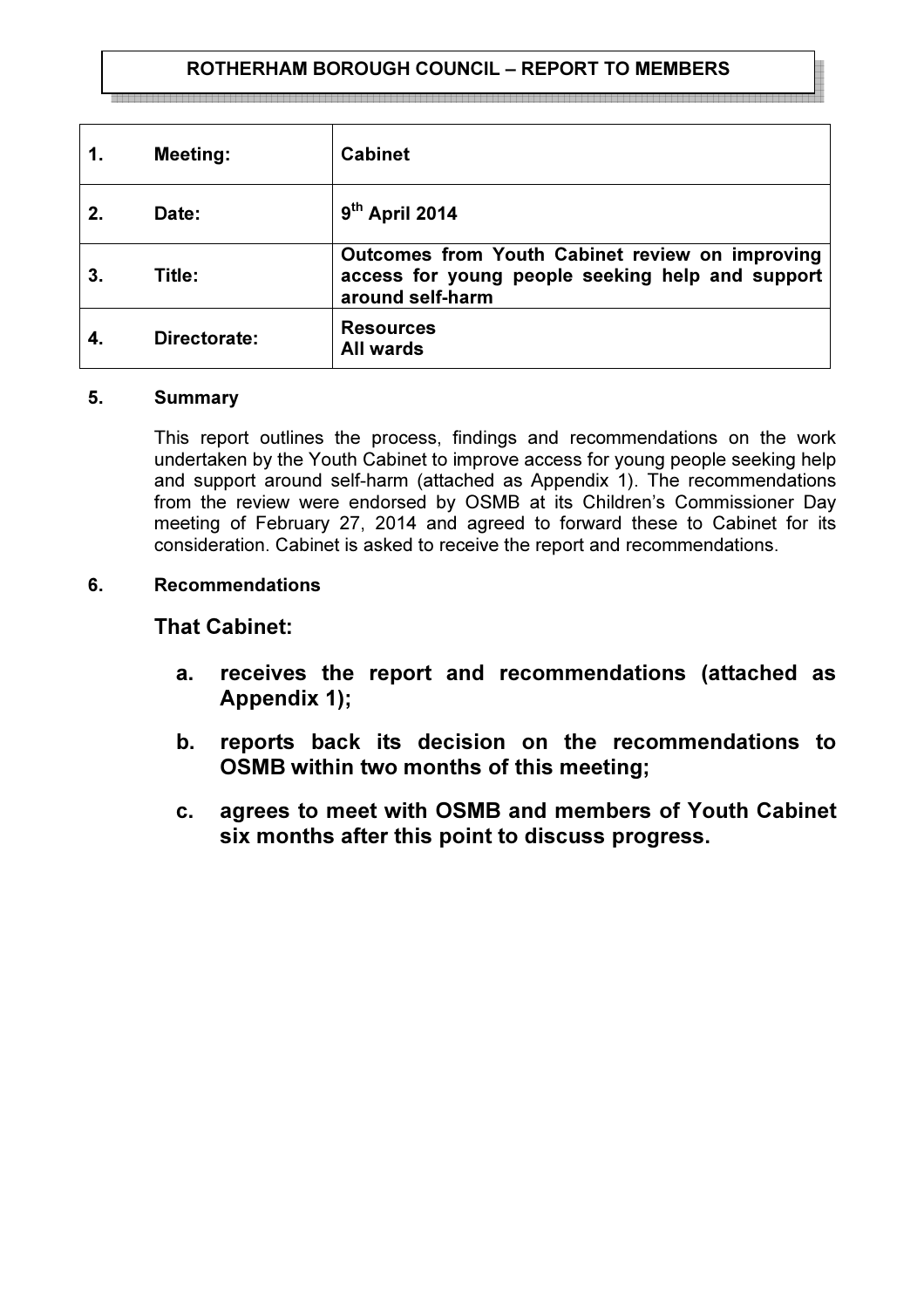# 7. Proposals and details

- 7.1 The Council has an impressive track record of involving children and young people through its 'Voice and Influence' work and is committed to extending this across all service areas. In line with this, OSMB (and the former PSOC) has supported "Children's Commissioner's Day" since its inception in November 2007. The idea behind the day is to give "children and young people the chance to be involved in decision-making… while adults and organisations gain a fresh perspective on what they do" (Children's Commissioner for England, 2013).
- 7.2 For this year's Children's Commissioner's Day, the Youth Cabinet identified that they wanted to explore the issue of self-harm. This theme is one of its current Manifesto Aims: "To help develop information for young people around self harm and a strategy to disseminate this. Also to work with services to improve access for young people seeking help and support around self harm" (Youth Cabinet, 2013).

The process undertaken by the Youth Cabinet replicated a scrutiny review. The Youth Cabinet collected case studies from young people to identify issues around accessing information and support services relating to self-harm. The work was supported by relevant professionals from Public Health and mental health services. These case studies formed the basis of questioning for providers and commissioners.

The process was supported by three Scrutiny Members, with young people leading on discussions and questioning. There were two evidence gathering sessions, with the Youth Cabinet undertaking its own planning and preparation outside of the meetings. Assistance with report writing and forming recommendations was provided by Scrutiny Services.

Their findings were presented to Elected Members at a special OSMB meeting to celebrate Children's Commissioner's Day on February 27, 2014. The review established that whilst there are several pockets of good practice in Rotherham, there is not a consistent approach to referrals, advice or information sharing across all agencies.

Since the presentation to OSMB, the Youth Cabinet have been invited to present the outcomes and recommendations from this review to a borough wide conference on suicide prevention on April 3, 2014.

The recommendations from the review are as follows:

- 1) That a consistent, concise and simple message is developed and disseminated for use by ALL organisations (including schools, health and social care, youth services, vol-comm sector);
- 2) That agencies work together to develop clear, consistent referral routes that are shared with ALL relevant organisations;
- 3) In line with recommendations 1) and 2), ensure that resources/training/support are available for schools, colleges, parents, young people etc.;
- 4) That young people are involved in developing user-friendly information/media messages (including new technology/social media);